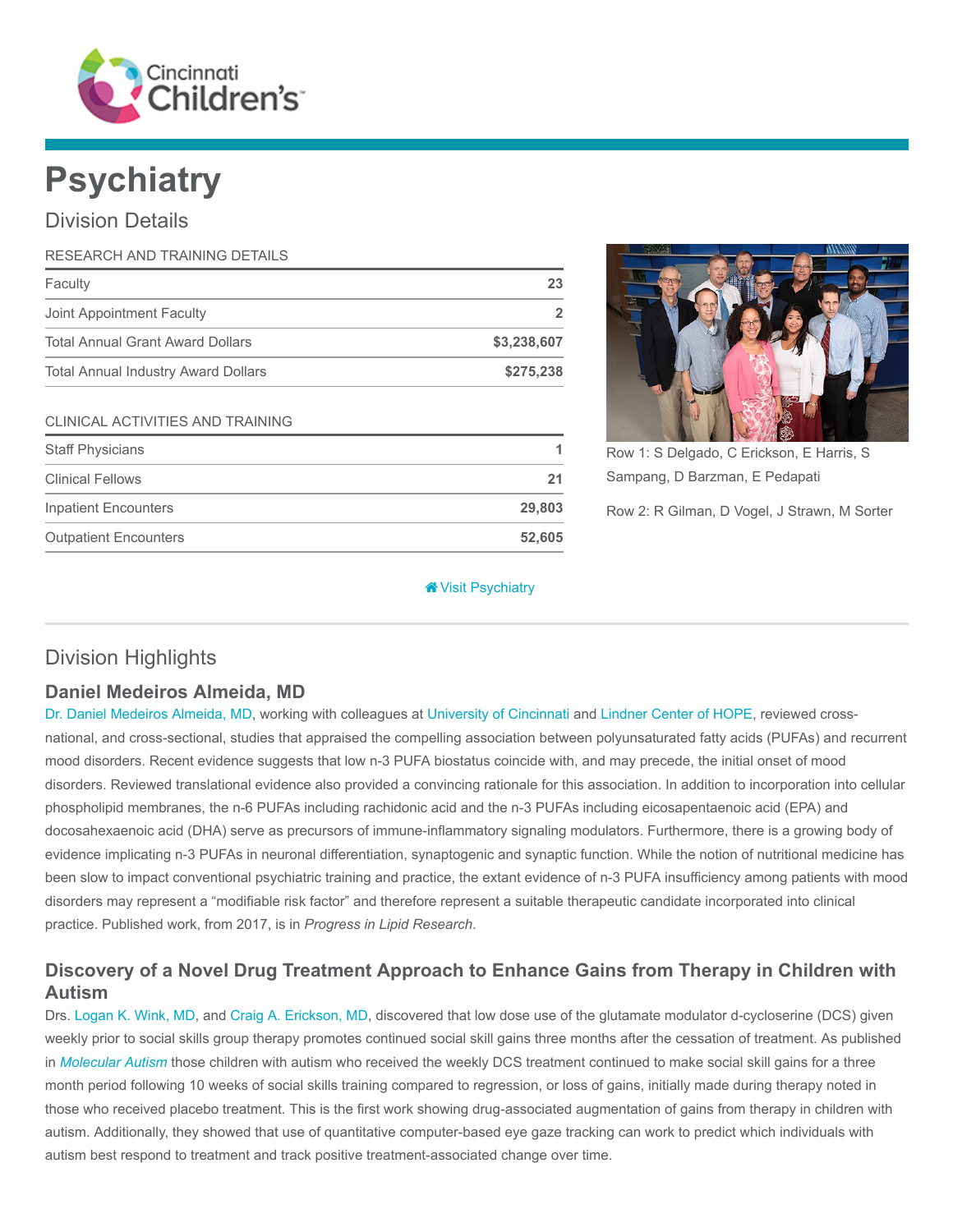#### Meeting the Acute Care Needs of the Community by Growing Services and Improving Safety

The Division of Child and Adolescent Psychiatry has had the busiest year in its history. The number of emergency room assessments, inpatient admissions, inpatient days, and outpatient encounters are each at an all time high, with most increasing over 10% over the previous year. In addition, new services improve disposition and treatment options for patient's in acute need. A bridge clinic that offers urgent psychiatric services is now in place to offer intensive outpatient care for serious mental health difficulties, but not requiring inpatient care. Specialized services developed along similar methods with the use of care managers for patients with developmental disorders. Perhaps most importantly even with these increasing numbers, several safety measures have improved significantly in the past year. Over FY 16, there is a reduction of OSHA recordable staff injuries by 42%. There is a 88% reduction in patient mechanical restraints. This combination of higher levels of service, improved care options, and enhanced safety is a significant accomplishment for both the division and Cincinnati Children's.

### Division Publications

- 1. [Messamore E; Almeida DM; Jandacek RJ; McNamara RK.](https://www.ncbi.nlm.nih.gov/pubmed/28069365) Polyunsaturated fatty acids and recurrent mood disorders: Phenomenology, mechanisms, and clinical application. Progress in Lipid Research. 2017; 66:1-13.
- 2. Welge JA; Saliba LJ; Strawn JR; Eliassen JC; Patino LR; Adler CM; Weber W; Schneider MR; Barzman DH; Strakowski SM. [Neurofunctional Differences Among Youth With and at Varying Risk for Developing Mania.](https://www.ncbi.nlm.nih.gov/pubmed/27806866) Journal of the American Academy of Child and Adolescent Psychiatry. 2016; 55:980-989.
- 3. [Wink LK; Minshawi NF; Shaffer RC; Plawecki MH; Posey DJ; Horn PS; Adams R; Pedapati EV; Schaefer TL; McDougle CJ.](https://www.ncbi.nlm.nih.gov/pubmed/28138381) D-Cycloserine enhances durability of social skills training in autism spectrum disorder. Molecular Autism. 2017; 8:2.
- 4. [Minshawi NF; Wink LK; Shaffer R; Plawecki MH; Posey DJ; Liu H; Hurwitz S; McDougle CJ; Swiezy NB; Erickson CA.](https://www.ncbi.nlm.nih.gov/pubmed/26770664) A randomized, placebo-controlled trial of D-cycloserine for the enhancement of social skills training in autism spectrum disorders. Molecular Autism. 2016; 7:2.
- 5. [Wink LK; Adams R; Wang Z; Klaunig JE; Plawecki MH; Posey DJ; McDougle CJ; Erickson CA.](https://www.ncbi.nlm.nih.gov/pubmed/27103982) A randomized placebo-controlled pilot study of N-acetylcysteine in youth with autism spectrum disorder. Molecular Autism. 2016; 7:26.
- 6. [Erickson CA; Ray B; Wink LK; Bayon BL; Pedapati EV; Shaffer R; Schaefer TL; Lahiri DK.](https://www.ncbi.nlm.nih.gov/pubmed/27743527) Initial analysis of peripheral lymphocytic extracellular signal related kinase activation in autism. Journal of Psychiatric Research. 2017; 84:153-160.
- 7. [Nery FG; Norris M; Eliassen JC; Weber WA; Blom TJ; Welge JA; Barzman DA; Strawn JR; Adler CM; Strakowski SM.](https://www.ncbi.nlm.nih.gov/pubmed/27936454) White matter volumes in youth offspring of bipolar parents. Journal of Affective Disorders. 2017; 209:246-253.
- 8. [Shaffer RC; Pedapati EV; Shic F; Gaietto K; Bowers K; Wink LK; Erickson CA.](https://www.ncbi.nlm.nih.gov/pubmed/27878742) Brief Report: Diminished Gaze Preference for Dynamic Social Interaction Scenes in Youth with Autism Spectrum Disorders. Journal of Autism and Developmental Disorders. 2017; 47:506-513.
- 9. Li J; Qiu L; Xu L; Pedapati EV; Erickson CA; Sunar U. [Characterization of autism spectrum disorder with spontaneous](https://www.ncbi.nlm.nih.gov/pubmed/27867699) hemodynamic activity. Biomedical Optics Express. 2016; 7:3871-3881.
- 10. [Wang J; Ethridge LE; Mosconi MW; White SP; Binder DK; Pedapati EV; Erickson CA; Byerly MJ; Sweeney JA.](https://www.ncbi.nlm.nih.gov/pubmed/28316753) A resting EEG study of neocortical hyperexcitability and altered functional connectivity in fragile X syndrome. Journal of Neurodevelopmental Disorders. 2017; 9:11.
- 11. Gilman R. [School Psychology Quarterly: Onward and Upward.](https://www.ncbi.nlm.nih.gov/pubmed/28318294) School Psychology Quarterly. 2017; 32:1-4.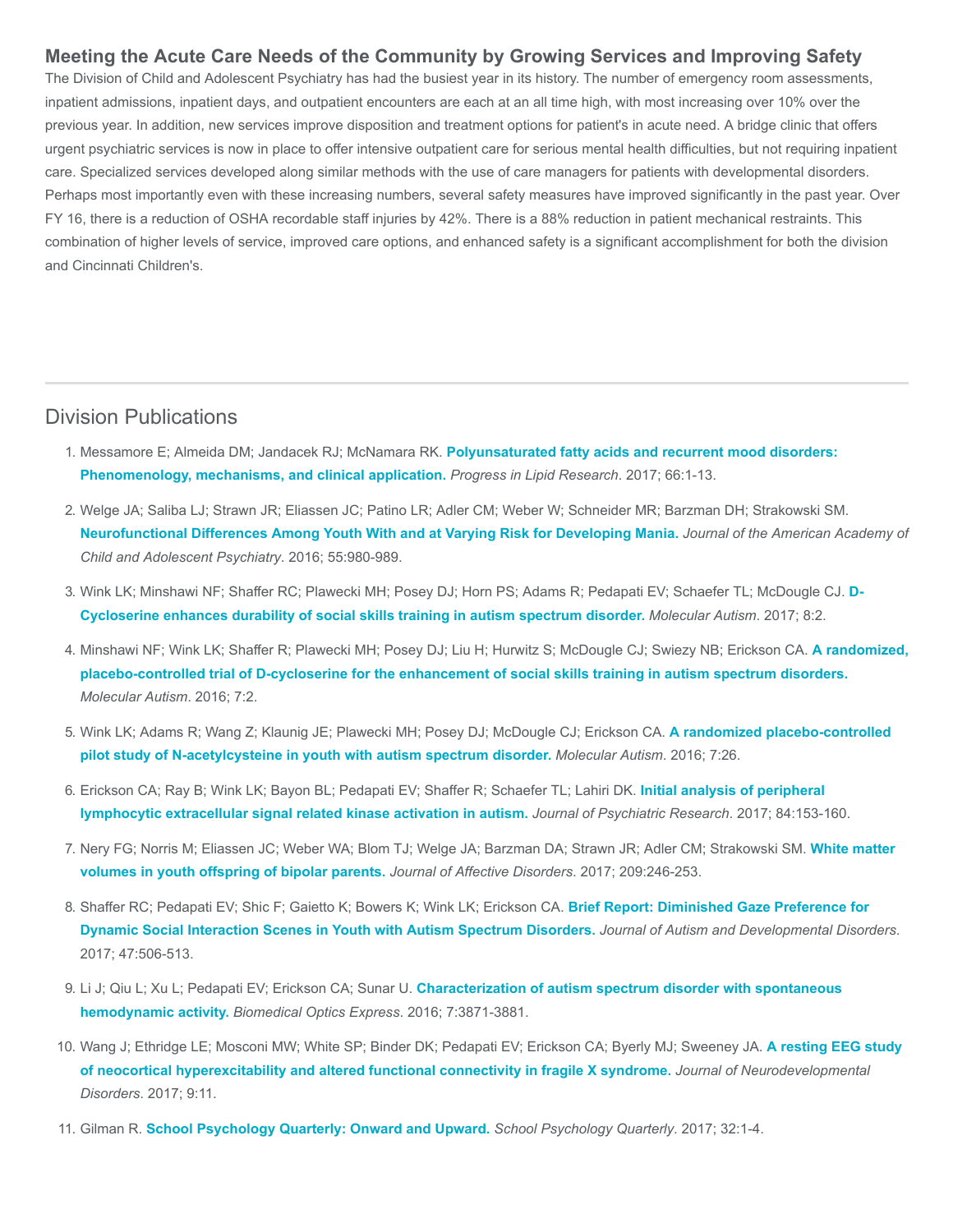- 12. Borowski S; Zeman J; Carboni I; Gilman R; Thrash T. [Adolescent Controversial Status Brokers: A Double-Edged Sword.](https://www.ncbi.nlm.nih.gov/pubmed/27428447) School Psychology Quarterly. 2017; 32:50-61.
- 13. [Pestian JP; Sorter M; Connolly B; Cohen KB; McCullumsmith C; Gee JT; Morency L-P; Scherer S; Rohlfs L; Grp STMR.](https://www.ncbi.nlm.nih.gov/pubmed/27813129) A Machine Learning Approach to Identifying the Thought Markers of Suicidal Subjects: A Prospective Multicenter Trial. Suicide and Life-Threatening Behavior. 2017; 47:112-121.
- 14. Almeida DM; Jandacek RJ; Weber WA; McNamara RK. Docosahexaenoic acid biostatus is associated with event-related [functional connectivity in cortical attention networks of typically developing children.](https://www.ncbi.nlm.nih.gov/pubmed/26463682) Nutritional Neuroscience (Informa). 2017; 20:246-9.
- 15. [Wink LK; Pedapati EV; Horn PS; McDougle CJ; Erickson CA.](https://www.ncbi.nlm.nih.gov/pubmed/26465194) Multiple Antipsychotic Medication Use in Autism Spectrum Disorder. Journal of Child and Adolescent Psychopharmacology. 2017; 27:91-94.
- 16. [Wink LK; Badran I; Pedapati EV; Sorensen R; Benton SC; Johnson MC; Wissel G; Erickson CA.](https://www.ncbi.nlm.nih.gov/pubmed/26986554) Clozapine for Drug-Refractory Irritability in Individuals with Developmental Disability. Journal of Child and Adolescent Psychopharmacology. 2016; 26:843-846.
- 17. Yoon Y; Wink LK; Pedapati EV; Horn PS; Erickson CA. [Weight Gain Effects of Second-Generation Antipsychotic Treatment in](https://www.ncbi.nlm.nih.gov/pubmed/27389348) Autism Spectrum Disorder. Journal of Child and Adolescent Psychopharmacology. 2016; 26:822-827.
- 18. [Pedapati EV; Gilbert DL; Erickson CA; Horn PS; Shaffer RC; Wink LK; Laue CS; Wu SW.](https://www.ncbi.nlm.nih.gov/pubmed/27007257) Abnormal Cortical Plasticity in Youth with Autism Spectrum Disorder: A Transcranial Magnetic Stimulation Case-Control Pilot Study. Journal of Child and Adolescent Psychopharmacology. 2016; 26:625-631.
- 19. [Erickson CA; Wink LK; Baindu B; Ray B; Schaefer TL; Pedapati EV; Lahiri DK.](https://www.ncbi.nlm.nih.gov/pubmed/27327493) Analysis of Peripheral Amyloid Precursor Protein in Angelman Syndrome. American Journal of Medical Genetics, Part A. 2016; 170:2334-2337.
- 20. Tulisiak AK; Klein JA; Harris E; Luft MJ; Schroeder HK; Mossman SA; Varney ST; Keeshin BR; Cotton S; Strawn JR. [Antidepresssant Prescribing by Pediatricians: A Mixed-Mathods.](https://www.ncbi.nlm.nih.gov/pubmed/28057447) Current Problems in Pediatric and Adolescent Health Care. 2017; 47:15-24.
- 21. Delgado SV; Barzman DH. [Beyond DSM-5 and IQ Scores: Integrating the Four Pillars to Forensic Evaluations.](https://www.ncbi.nlm.nih.gov/pubmed/27289591) Psychiatric Quarterly. 2017; 88:199-211.

## Grants, Contracts, and Industry Agreements

#### Annual Grant Award Dollars

| Investigator           | <b>Title</b>                                                                                                                                                                | Sponsor                                                                         | ID                      | <b>Dates</b>                                         | Amount    |
|------------------------|-----------------------------------------------------------------------------------------------------------------------------------------------------------------------------|---------------------------------------------------------------------------------|-------------------------|------------------------------------------------------|-----------|
| Elana Harris, MD, PhD  | <b>Frontal Cortical Gamma</b><br><b>Oscillations Mark</b><br>Contamination Obsessions in<br>Youth                                                                           | National Institutes of Health K23 MH100640                                      |                         | 02/15/2014<br>01/31/2018                             | \$193,112 |
| Logan Kristen Wink, MD | Phenotyping of the Severely<br>Affected Autism Population                                                                                                                   | Simons Foundation<br>(Central Maine Medical<br>Center)                          | Phenotyping of the<br>S | 04/01/2014<br>$\overline{\phantom{a}}$<br>09/30/2018 | \$113.740 |
| Michael T Sorter, MD   | <b>MOBILITY: Improving Patient-</b><br><b>Centered Outcomes Among</b><br>Overweight and Obese Youth<br>with Bipolar Spectrum<br>Disorders Treated with<br>Second-Generation | <b>Patient-Centered Outcome</b><br>Research Inst. (University<br>of Cincinnati) | Sorter UC PCORI         | 09/01/2015<br>08/31/2020                             | \$278,283 |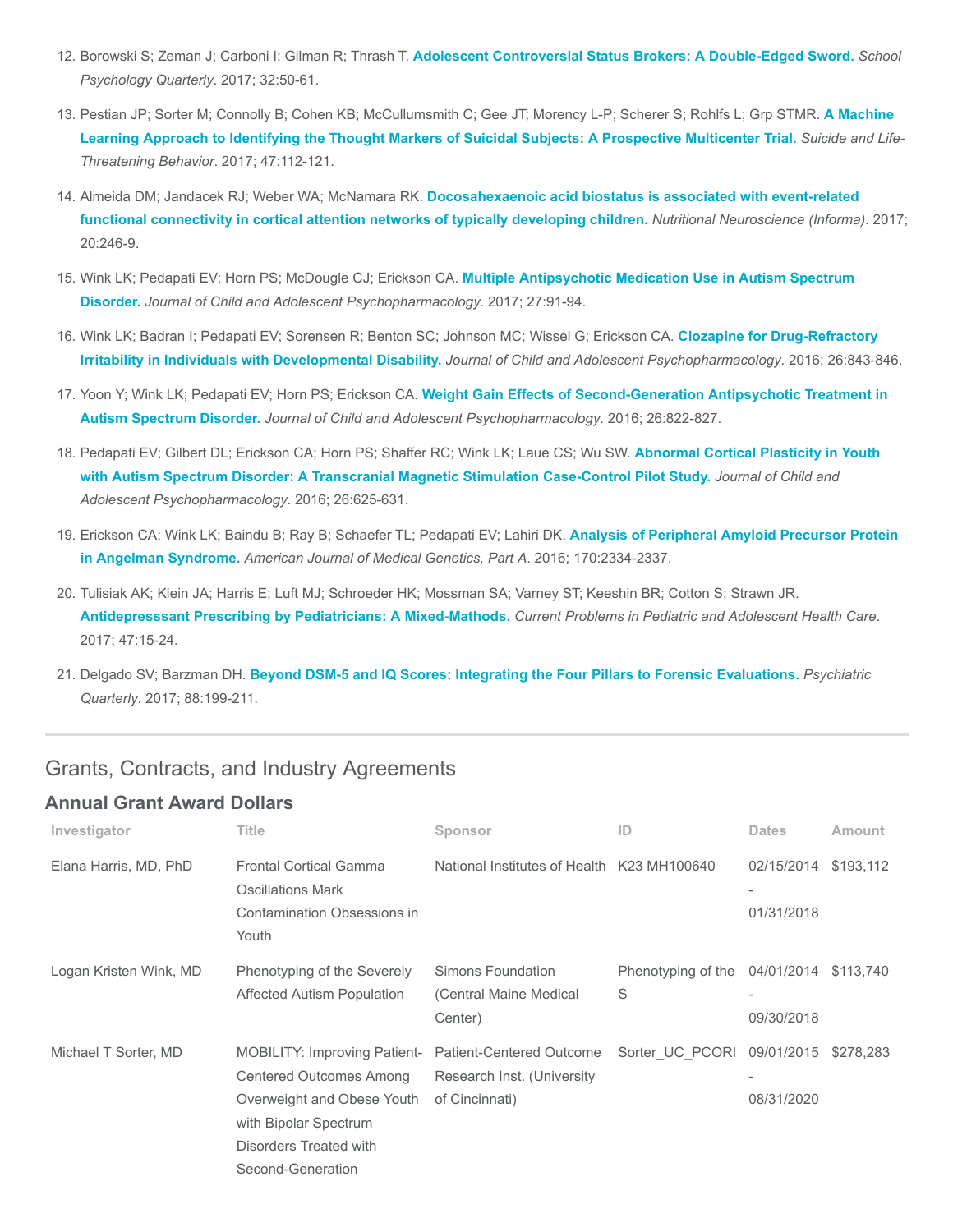|                            | Antipsychotics (Cost-<br>Reimbursable portion)                                                                                                                                                                                             |                                                                          |                 |                                    |  |
|----------------------------|--------------------------------------------------------------------------------------------------------------------------------------------------------------------------------------------------------------------------------------------|--------------------------------------------------------------------------|-----------------|------------------------------------|--|
| Craig Andrew Erickson, MD  | Using Longitudinal Data to<br>Characterize the Natural<br>History of Fragile X<br>Syndrome to Improve<br>Services and Outcomes                                                                                                             | Ctr for Disease Control and U01 DD001185<br>Prevention                   |                 | 09/01/2016 \$99,998<br>08/31/2020  |  |
| Michael T Sorter, MD       | Partnerships that Promote<br>Integrated, Multidisciplinary<br>Training Models and Increase<br>Healthcare Access for the<br>Ohio Medicaid Population                                                                                        | Ohio Department of<br>Medicaid (ODM)<br>(University of Cincinnati)       | ODM201609       | 07/01/2015 \$279,534<br>06/30/2017 |  |
| Ernest V Pedapati, MD      | Eye Tracking as a Predictor<br>of Methylphenidate Response<br>in Autism with Co-morbid<br><b>Attention Deficit Hyperactivity</b><br><b>Disorder</b>                                                                                        | Amer Acad of Child &<br><b>Adoles Psychiatry</b>                         | AACAP_Pedapati  | 07/01/2015 \$30,000<br>06/30/2017  |  |
| Craig Andrew Erickson, MD  | Cincinnati Children's- Simons<br><b>SFARI Autism Cohort</b><br>Submission                                                                                                                                                                  | <b>Simons Foundation</b>                                                 | 383634          | 03/01/2016 \$149,405<br>02/28/2019 |  |
| Michael T Sorter, MD       | MOBILITY: Improving Patient- Patient-Centered Outcome<br><b>Centered Outcomes Among</b><br>Overweight and Obese Youth<br>with Bipolar Spectrum<br>Disorders Treated with<br>Second-Generation<br>Antipsychotics (Per Patient<br>Component) | Research Inst. (University<br>of Cincinnati)                             | Sorter UC_PCORI | 09/01/2015 \$170,554<br>08/31/2020 |  |
| Craig Andrew Erickson, MD  | Mehanisms of Neocortical<br>and Sensory Hyperexcitability<br>in Fragile X Syndrome                                                                                                                                                         | National Institutes of Health U54 HD082008<br>(University of Cincinnati) |                 | 02/01/2016 \$917,956<br>05/31/2019 |  |
| Kelli R. Dominick, MD, PhD | Functional Connectivity in<br>Infants with Fragile X<br>Syndrome and High Risk<br>Infant Siblings of Individuals<br>with Autism Spectrum<br>Disorder                                                                                       | Amer Acad of Child &<br><b>Adoles Psychiatry</b>                         | AACAP_Dominick  | 08/01/2016 \$15,000<br>12/03/2018  |  |
| Ernest V Pedapati, MD      | Anomalous Sensorimotor<br>Physiology in Fragile X<br>Syndrome                                                                                                                                                                              | National Institutes of Health K23 MH112936                               |                 | 04/01/2017 \$182,933<br>03/31/2022 |  |
| Ernest V Pedapati, MD      | Social Developmental Testing<br>Device                                                                                                                                                                                                     | <b>Marcus Autism Center</b>                                              | MAC_Pedapati    | 01/24/2017 \$499,375<br>01/23/2018 |  |
| Richard C Gilman, PhD      | Identifyuing and Embedding                                                                                                                                                                                                                 | Department of Justice                                                    | 2016-CK-BX-0009 | 01/01/2017 \$293,717               |  |